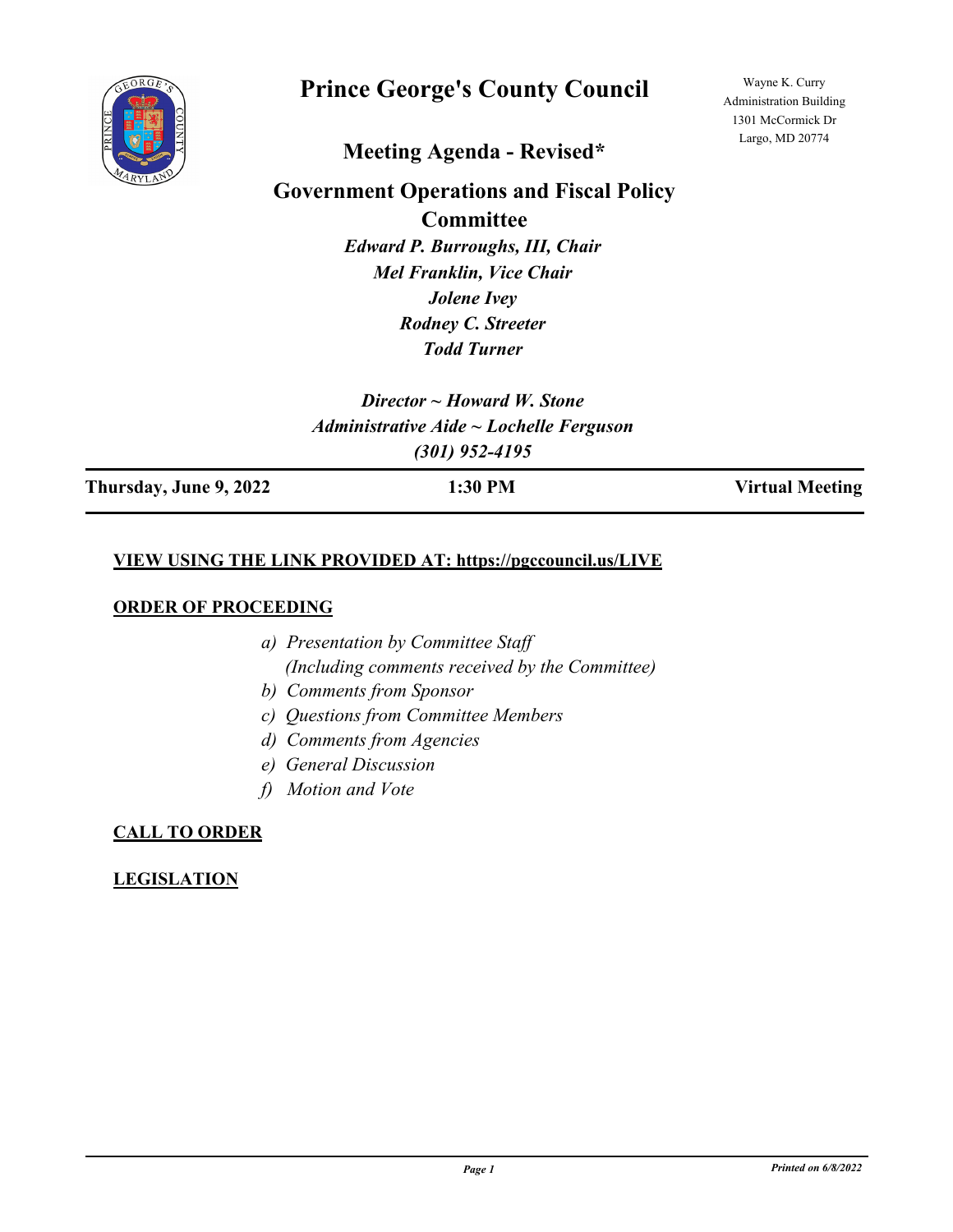| <b>Sponsor(s):</b> Hawkins, Turner, Harrison and Medlock                                                                                                            |                          |                                                                                                                                                                                                                                                                                 |
|---------------------------------------------------------------------------------------------------------------------------------------------------------------------|--------------------------|---------------------------------------------------------------------------------------------------------------------------------------------------------------------------------------------------------------------------------------------------------------------------------|
| Attachment(s):                                                                                                                                                      | R2022057                 |                                                                                                                                                                                                                                                                                 |
|                                                                                                                                                                     | CR-057-2022 Attachment A |                                                                                                                                                                                                                                                                                 |
|                                                                                                                                                                     | CR-057-2022 AIS          |                                                                                                                                                                                                                                                                                 |
|                                                                                                                                                                     | CR-057-2022 Transmittal  |                                                                                                                                                                                                                                                                                 |
|                                                                                                                                                                     | <b>CR-057-2022 PAFI</b>  |                                                                                                                                                                                                                                                                                 |
| <b>Legislative History:</b>                                                                                                                                         |                          |                                                                                                                                                                                                                                                                                 |
| 5/17/22                                                                                                                                                             |                          | introduced and referred to the<br>Government Operations and Fiscal<br>Policy Committee                                                                                                                                                                                          |
| A RESOLUTION CONCERNING CONTRACT APPROVALS for the purpose<br>of approving a multi-year contract to procure copier equipment, products, and<br>associated services. |                          |                                                                                                                                                                                                                                                                                 |
| <b>Sponsor(s):</b> Hawkins, Turner, Harrison and Medlock                                                                                                            |                          |                                                                                                                                                                                                                                                                                 |
|                                                                                                                                                                     |                          |                                                                                                                                                                                                                                                                                 |
|                                                                                                                                                                     | CR-058-2022 Attachment A |                                                                                                                                                                                                                                                                                 |
|                                                                                                                                                                     | CR-058-2022 AIS          |                                                                                                                                                                                                                                                                                 |
|                                                                                                                                                                     | CR-058-2022 Transmittal  |                                                                                                                                                                                                                                                                                 |
|                                                                                                                                                                     | <b>CR-058-2022 PAFI</b>  |                                                                                                                                                                                                                                                                                 |
| <b>Legislative History:</b>                                                                                                                                         |                          |                                                                                                                                                                                                                                                                                 |
| 5/17/22                                                                                                                                                             |                          | introduced and referred to the<br>Government Operations and Fiscal<br><b>Policy Committee</b>                                                                                                                                                                                   |
|                                                                                                                                                                     |                          | A RESOLUTION CONCERNING CONTRACT APPROVALS for the purpose<br>of approving a multi-year contract to procure copiers, printers, multi-function<br>devices with related supplies, accessories and services.<br>County Council<br><b>Attachment(s): R2022058</b><br>County Council |